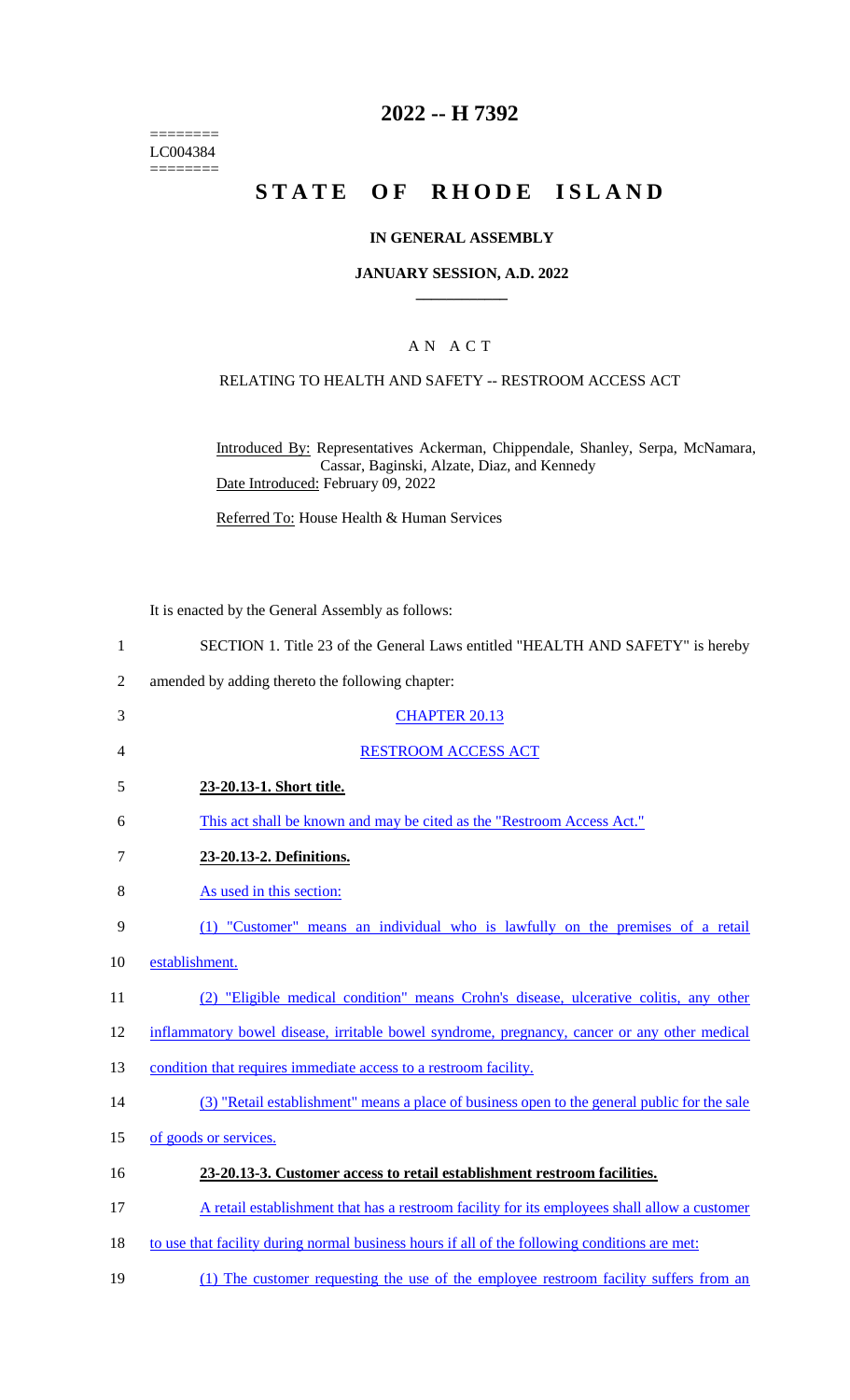- eligible medical condition or utilizes an ostomy device;
- (2) Three (3) or more employees of the retail establishment are working at the time the
- customer requests use of the employee restroom facility;
- (3) The retail establishment does not normally make a restroom available to the public;
- (4) The employee restroom facility is not located in an area where providing access would
- create an obvious health or safety risk to the customer or an obvious security risk to the retail
- establishment;
- (5) A public restroom is not immediately accessible to the customer; and
- (6) When requesting access to an employee restroom facility, a customer shall present to
- 10 an employee of the retail establishment proof of an eligible medical condition. The proof shall take
- 11 the form of a document issued by a licensed physician or the Crohn's & Colitis Foundation of
- America identifying the presenter of the document and citing the appropriate statutory authority.
- **23-20.13-4. Liability.**
- (a) A retail establishment or an employee of a retail establishment shall not be civilly liable
- for any act or omission in allowing a customer, who claims to have an eligible medical condition,
- 16 to use an employee restroom facility that is not a public restroom if the act or omission meets all of
- 17 the following:
- 18 (1) It is not willful or grossly negligent;
- (2) It occurs in an area of the retail establishment that is not accessible to the public; and
- (3) It results in an injury to or death of the customer or any individual other than an
- employee accompanying the customer.
- 22 (b) A retail establishment is not required to make any physical changes or improvements
- to an employee restroom facility located on the premises pursuant to this section.
- SECTION 2. This act shall take effect on January 1, 2023.

======== LC004384 ========